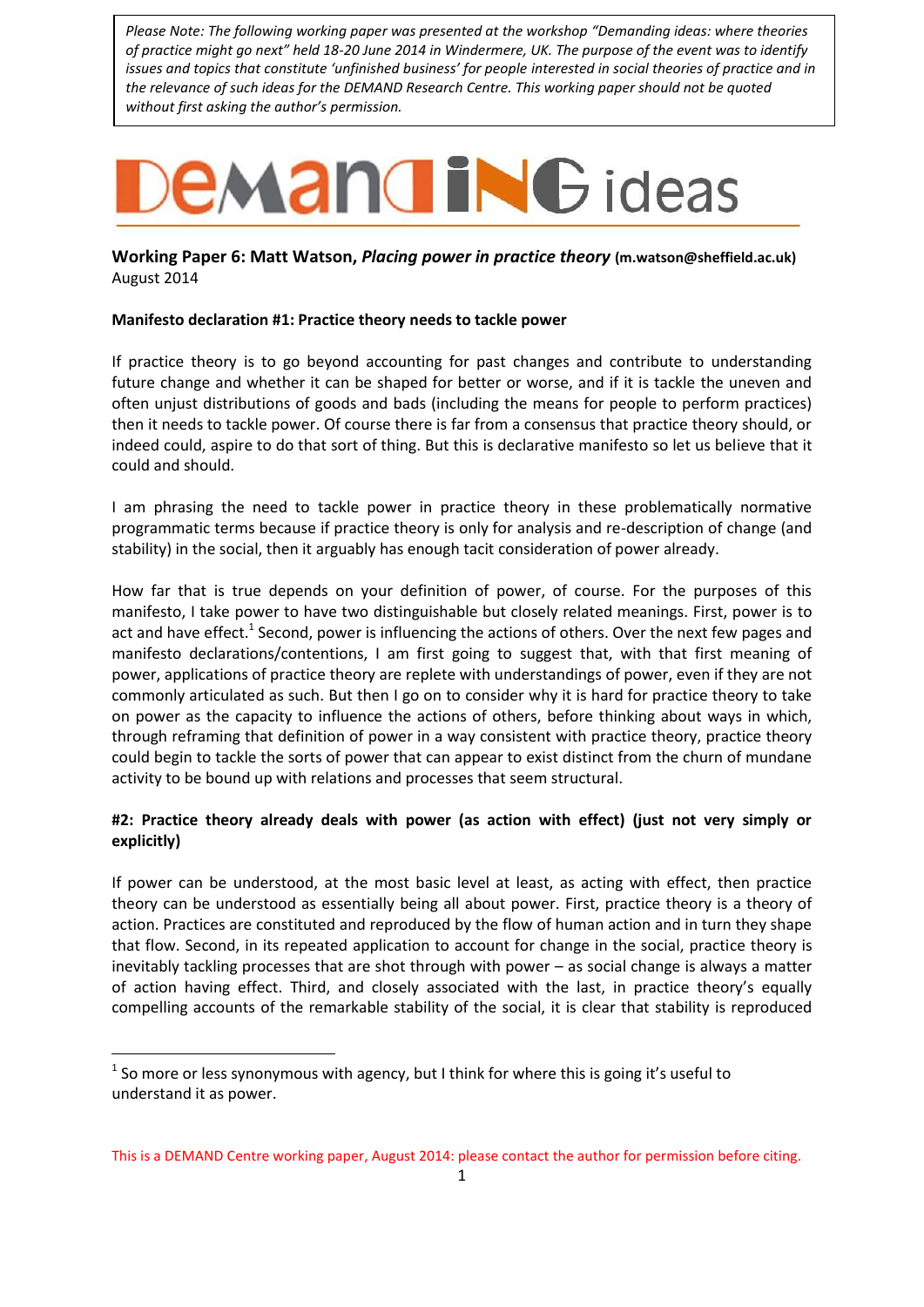actively, that is, through actions having effect (just mostly that effect being mostly to maintain the status quo).

The difficulty of making power explicit in accounts such as these is that they tend to reveal the power to act as something profoundly distributed. Even if we follow an account of practice which allows for the relational agency even of inert material things (eg Shove, Pantzar, & Watson, 2012) the distribution of the agency does not require that we lose the distinctive capacities of the human subject to do the work of integration of the many elements of practice to effect performance: and it is those capacities that enable the innovations in integration and performance that underlies the changes in practices and so in social order. Nevertheless, accounts of practice are in many ways accounts of the ways in which action is constituted in ways additional to the volition, conscious or otherwise, of individual practitioners. If power is seen as the property of human subjects, then practice theory is substantially a means of accounting for the limits or power, for people to be sovereign over their actions.

## **#3: Practice theory also speaks to power (as influencing the actions of others)**

The same account for the limits of individual sovereignty also play out in relation to the sort of processes which are more commonly associated with power than quotidian actions. This is seen in the compelling and (in these circles at least) well renowned critiques of established modes of governing that seek to do what that second sense of power is all about: influencing the actions of others (eg Shove 2010). Governing tends to influence the actions of others through a limited range of interventions reflecting a model of human action at odds with that upon which practice theory is founded. Practice theory offers an account that illuminates both the passive resistance of practices to governing interventions; and which can enable appreciation of the invariably unpredictable consequences of such interventions.

# **#4: Practice theory has so far not been used to say a lot about power as influence over the action of others**

In criticising particular means of intervention and modes of governing, practice theory is pushed towards dealing with difficult ground. The processes at stake in governing interventions - are difficult to separate from attributes of the social that do not map easily to a horizontal account, such as hierarchy and scale.

In theory, this is not the issue that it might initially appear. From foundational statements of contemporary practice theory, the scale of ambition of its analytical potential is clear: "both social order and individuality ... result from practices" (Schatzki, 1996: 13); practices the very location of the social (Reckwitz 2002). In principle, then, practice theory should be able to account for all realms of the social. Indeed, in more recent articulations of practice theory, its applicability to the situations and institutions typically seen to be the locales of power – including in the more specific sense of the capacity to influence the conduct of others  $-$  are conventionally seen to reside, such as the situations and institutions of governing. As Schatzki has it in a forthcoming chapter:

"…all social phenomena – large or small, fleeting or persistent, micro or macro – have the same basic ingredients and constitution." (Schatzki, forthcoming).

This is a DEMAND Centre working paper, August 2014: please contact the author for permission before citing.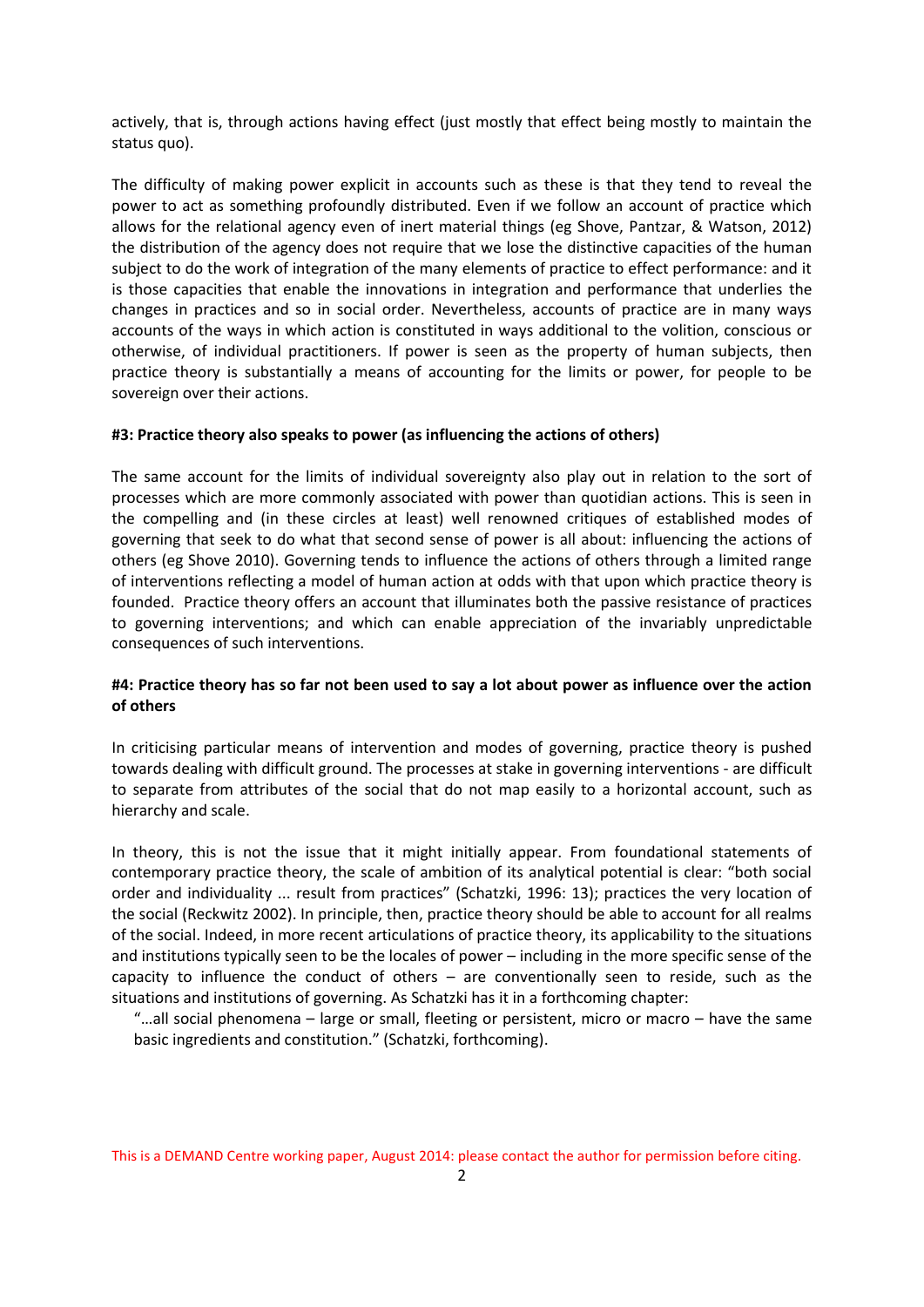#### **#5: Practice theory is demonstrably applicable to practices governing**

The observation that phenomena have the same basic ingredients and constitution, in whatever realm of the social or whatever apparent scale of social phenomena means that the practices of ministerial offices, cabinet rooms and corporate board rooms mostly have the same characteristics as the practices of domestic life or leisure pursuits. They too are comprised of meanings, rules, competences, embodied knowledges, materials, spaces, etc, brought together through largely routinised and mundane patterns of action. The possibilities of empirically exploring practices in such situations through these lenses are increasingly becoming visible, including using practice theory as a means to account for the obduracy of governing practices (eg Berthou, n.d.).

However, stressing the sameness of the practices in these situations, while demonstrably useful for starting to account for the conservatism of institutions, so far fails to account for how power is done in practices. For a critic, practice theory could look to be disabling of critique, practice theorists as apologists for conservatism. This is not a problem within practice theory, which is more or less void of normative content. But could it be that practice theory could account for how it is that practices in some locales have disproportionate capacity for influence over the conduct of others?

#### **#6: Practice theory should address how the conduct of conduct is conducted**

Foucault is famously said to have defined government as the conduct of conduct. His work and the ever growing field of studies defined around governmentality have done so much to unpick the means – the techniques and apparatuses – through which conduct is conducted. But how is the conduct of conduct conducted? That is, what is *distinctive* (rather than the same) about the practices of governing, or of corporate influence? Through what practices, with what characteristics, do some individuals, institutions, locales, achieve influence over the performance of other practices (conduct conduct). If we take this agenda seriously, then a couple of the questions we might pursue are:

#### **How is it that some practices accumulate resources from others?**

Governing or managing enterprise at scale is only possible through the marshalling, coordination and harnessing of countless other practices, whether providing the financial resources (eg through the multitude of practices that generate and gather taxes or profits), the information (eg through census) or the influence (eg through the armed forces and police). The mundane, habitual practices that comprise the everyday life of the offices of state are the practices which hold together the complexes of practice which gather and accumulate what make governing possible. As such the practices at stake here both enable and enact the uneven landscape of power as influence that characterises centralised states and large corporations.

#### **How is it that some practices orchestrate others over time and space?**

More fundamental than the coordination necessary to generate and accumulate resources is the more general influencing of action, that is the purpose of governing. Through what practices, comprised with what elements, do practitioners act in ways that have effect at far remove, potentially in millions of performances of other practices? Embodied action can only be spatially and temporally immediate, the extension and amplification of action can only happen through intermediation. Such intermediation in these processes can rarely if ever accomplished without dependency on other practices as well as technologies, institutions etc It is the ability of some